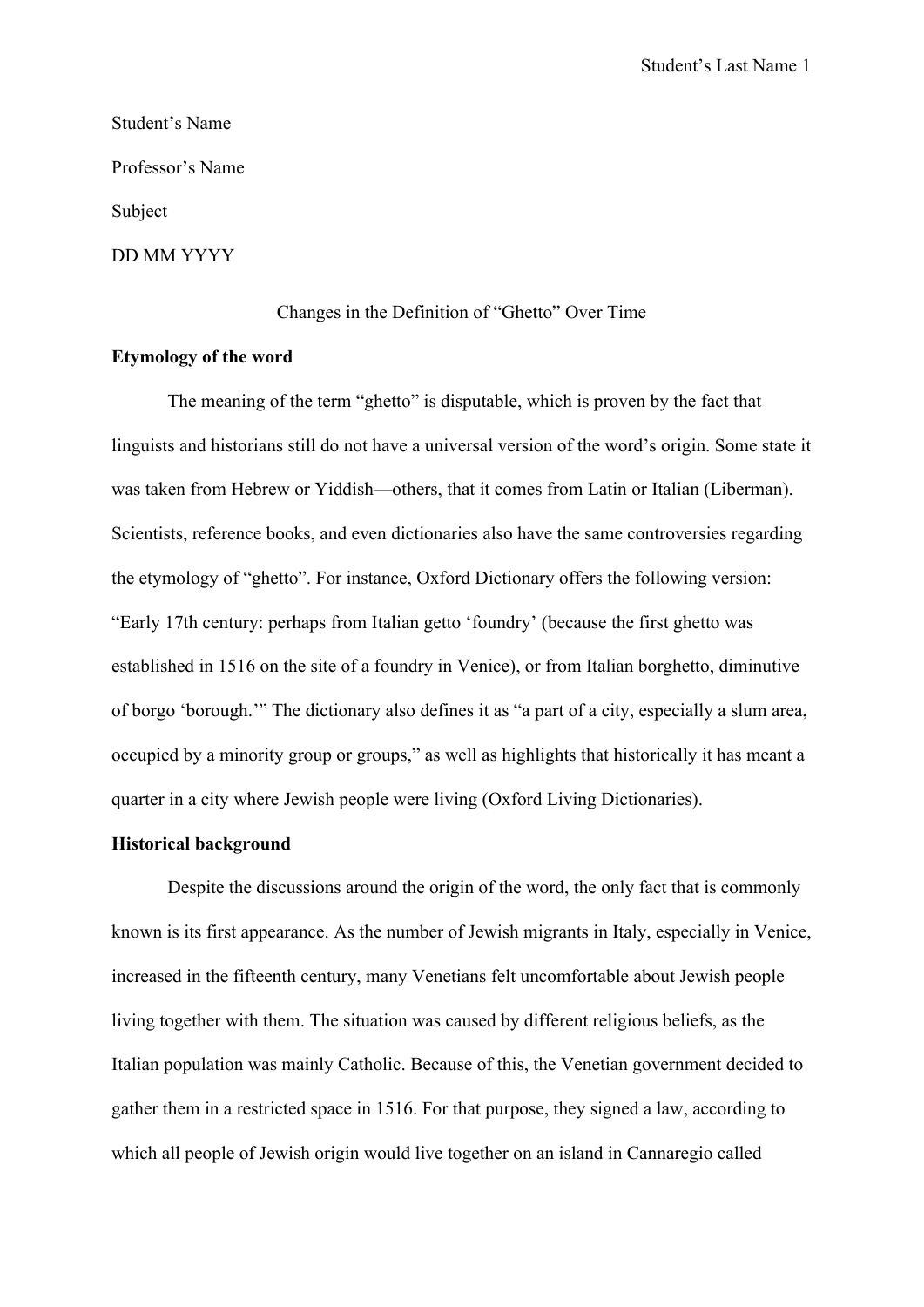Ghetto Nuovo. They were allowed to work in the city, but were obliged to come back to their living quarters at night. Though this separated residential area was not attractive to Jewish people, as it implied restrictions on their physical freedom, they were allowed to govern this location on their own (Duneier 17-20). As a result, according to Marcuse (180), despite the artificial isolation, people of Jewish origin managed to establish a new community.

Later on, the practice of creating Jewish ghettos spread over the whole of Italy, Rome included, and even Western Europe (Duneier 19-25). Thus, by the beginning of the twentieth century, the definition of "ghetto" acquired a new shade of meaning. While previously it implied a forced residence, over time it began to resemble an ethnic neighborhood with mostly Jewish people in it. Such communities existed in Vienna, Cologne, Prague, Warsaw, and Frankfurt. At the same period of time, ghettos also appeared in the United States, namely in poor urban areas of New York and Chicago. Yet, the latter ones were not the best places to live, as they were flooded with gangs and were a vivid representation of poverty (Duneier 25-26).

## **Abrupt change of the concept of the ghetto during the Holocaust**

The idea of a ghetto went in a different direction right after the beginning of the Second World War. Starting with the German invasion of Poland, Jewish people were forced to live in ghettos again beginning from October 1939. At this time, the situation got worse because of anti-Semitic stereotypes, intensified by Nazi Germany (Michman pp. 84-85).

In spite of the fact that ghettos were separated city areas (which means that partially the initial aim of such isolated spaces was preserved), Germans considered them as one of the steps in the "Final Solution," which was the plan to annihilate all European people of Jewish descent . Doing so, Germans were not only going to segregate Jewish people from other nations, but also make the first step to destroying the Jewish population. As soon as the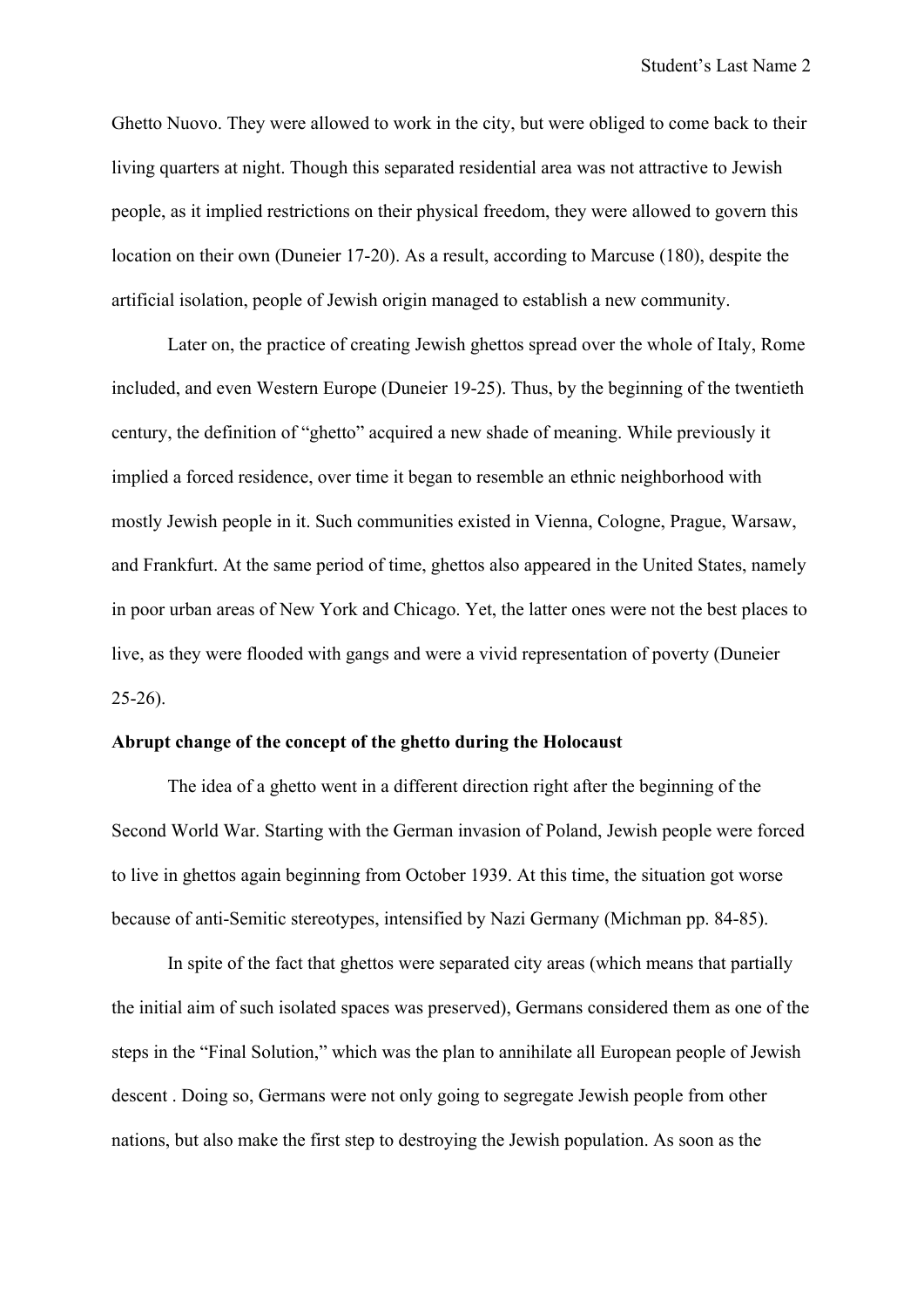"Final Solution" was implemented in late 1941, mobile killing units called Einsatzgruppen started either to murder people of Jewish origin in ghettos, or send them to forced labor camps, killing centers, or concentration camps (Holocaust Encyclopedia).

When the war ended, the interpreter who worked with the commander of Einsatzgruppe B shared how the "Final Solution" was put into action:

This is how the Jews were killed: The *Sonderkommandos* would arrive in a place immediately behind the frontlines. All the Jews were concentrated in one section, which was declared to be a ghetto. They were forced to wear a round yellow patch on their clothes as a mark of identification. After that they set up a *Judenrat*, which had to see to order and implementation of the *Kommando's* orders in the ghetto. Some of the Jewish men, mainly the intelligentsia, were immediately subjected to "special processing" [*sonderbehandelt*]; that is, they were shot. (Michman 103)

Therefore, ghettos took the meaning of concentration and extermination camps, or "death" camps. In view of this, the word was no more used to describe just a minor group of people living on a closed territory, but to represent the grim reality of war, as well as a terrible crime against the whole Jewish nation.

### **American ghettos**

Nearly at the same time, by the end of World War II, some black neighborhoods were called "American ghettos" or "Negro ghettos." Along with entering American culture, the word gained a negative connotation and was used to define an outcast population—poor, unemployed, and marginalized people (Marcuse 181). Mostly, Negro ghettos were formed for similar reasons to Jewish ones: racial prejudices, cultural differences, and economic considerations (Wirth 230).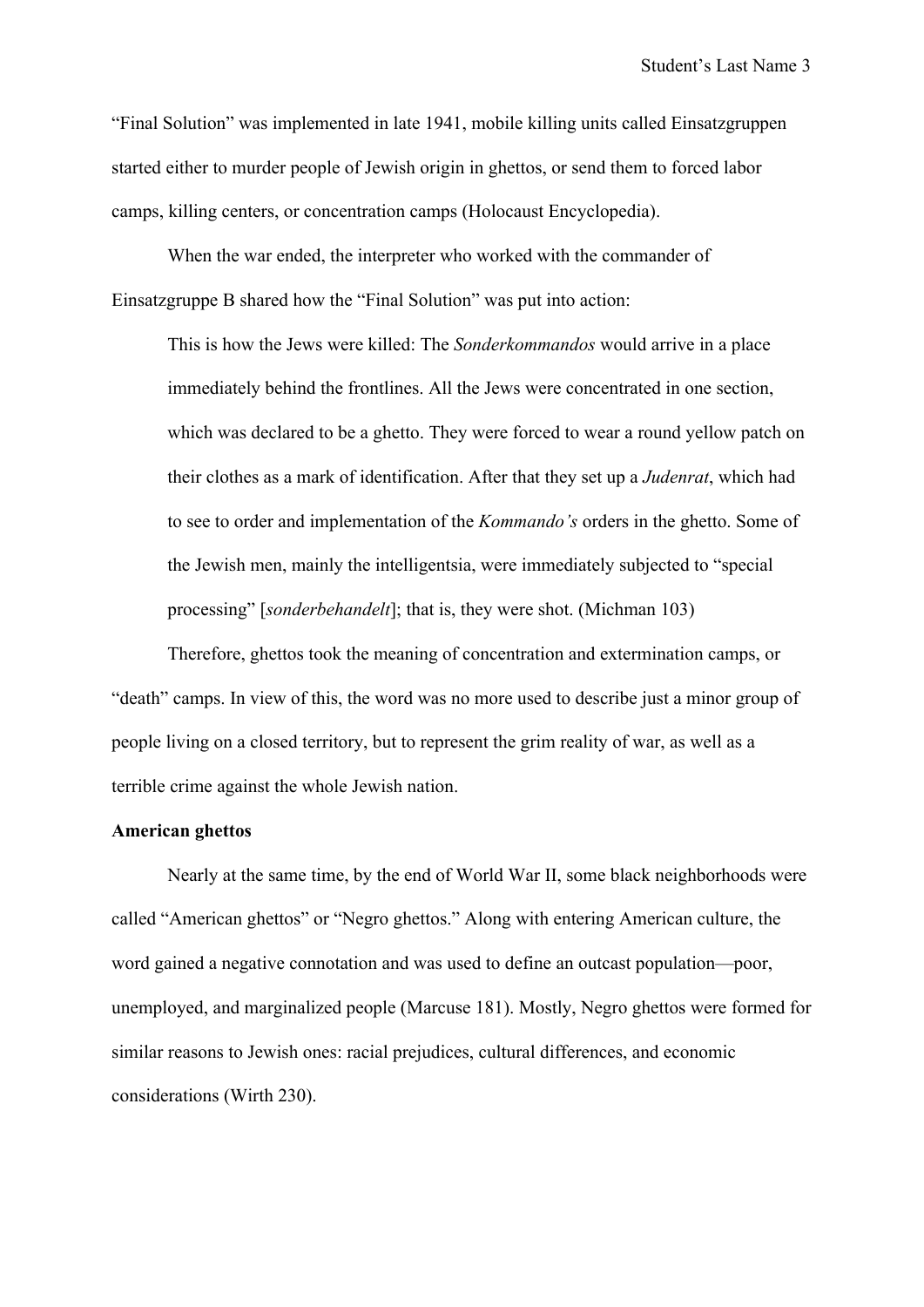Up until the 1970s, Negro ghettos were notable for combining different layers of society—both poor African Americans and the working class. At the moment, they are a vivid representation of black culture and are associated with many facets, like drugs, poverty, unemployment, crime, black pride and authenticity, and hip-hop music (Pearson).

To conclude, despite the term "ghetto" having a common denotation of an isolated area where an outnumbered group of people live it still had different shades of meaning throughout history. The word was first used to define a part of a city where Jewish people were isolated, to being associated with killing centers during Nazi Germany, and eventually becoming a sign of African-American culture. Thus, over time, it gained more and more negative connotations. Yet, ghettos still exist in the USA, though more in the form of African-American neighborhoods.